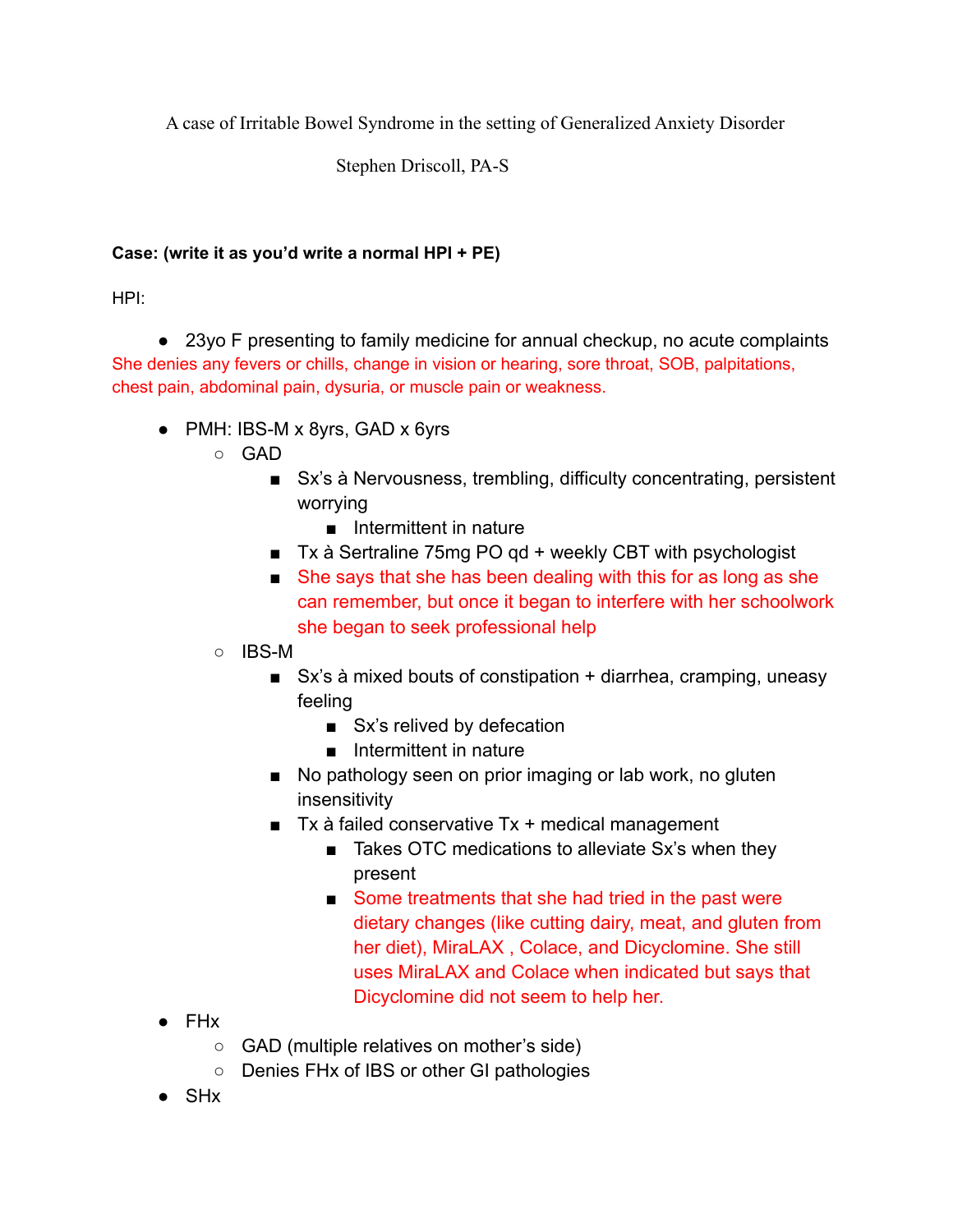- In school for nursing degree
- Avid runner
- Well balanced diet + adequate fluid intake
- 5-6 alcoholic drinks/week, denies smoking or illicit drug use

So this patient is in overall good health. She does not have any genetic predisposition to any GI pathologies that we know of, eats a healthy diet, gets an appropriate amount of exercise, and limits her intake of alcohol to a reasonable degree. Nothing obvious jumps out as something that she can change to lessen her symptoms, at least nothing that she hasn't already tried.

PE:

- Vitals: T 98.2⁰ F, HR 87 bpm, RR 15 bpm, BP 118/76, 99% O2 sat, BMI 24.1kg/m
- Gen à well appearing, NAD, answers questions appropriately
- Psych à AAOx3, normal mood and affect, insight and judgement intact
- Heart à RRR without murmurs, gallops, or rubs, no lower leg edema
- Lungs à CTA in all lobes bilaterally without wheezes, crackles, or rhonchi
- Abdomen à soft, non-tender, tympanic to percussion, non-distended, normoactive bowel sounds in all four quadrants

So in summary, this physical exam was benign.

#### Labs

● CBC, BMP, Thyroid panel, Lipase all WNL

The CBC and BMP are labs that the patient likes to trend for herself yearly. Given her interest in nursing and healthcare in general, this makes a diagnosis like Illness Anxiety Disorder less likely, which came to my mind at first given her relatively clean bill of health. The thyroid and lipase values were obtained from notes from previous visits.

#### **IBS Overview**

Irritable Bowel Syndrome à functional GI disorder characterized by a relapsing-remitting course of abdominal discomfort and change in stool form/frequency in the absence of any structural or biochemical abnormalities

There a many proposed theories regarding the pathogenesis of IBS, including

- GI motility dysfunction
- Visceral hypersensitivity
- Alterations in fecal microflora
- Bacterial overgrowth
- Food insensitivity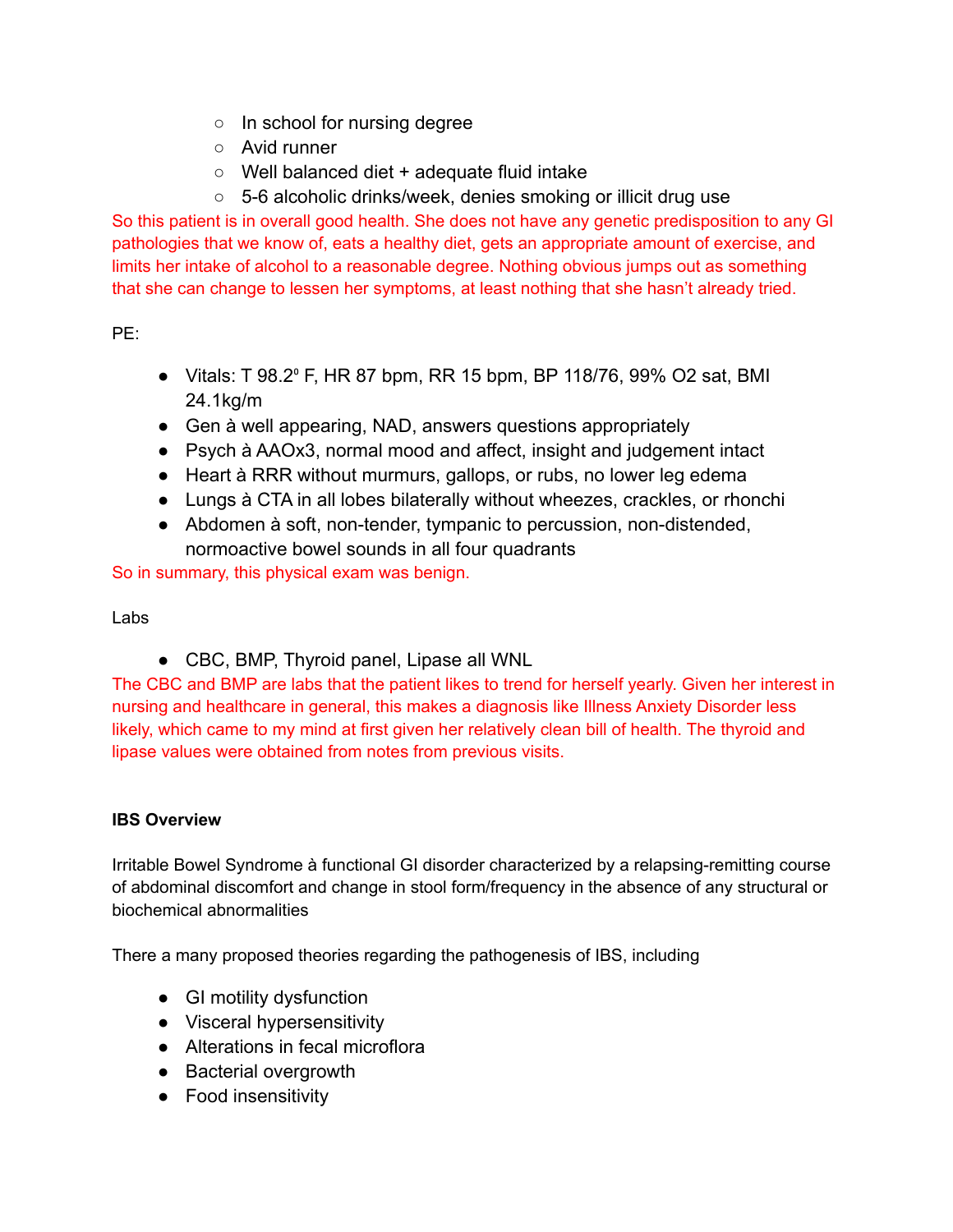• Carbohydrate malabsorption

These very well may be pieces, but not the whole puzzle, of what causes IBS

Some Common Sx's among IBS patients include

- Abdominal pain
- Abdominal bloating
- Diarrhea
- constipation

The Rome IV Criteria is used to Dx IBS. According to this criteria, a patient needs 2 or more of the following Sx's. These Sx's must be present for 1 or more days per week for at least 3 months on average.

- 1. increasing or improving pain related to defecation
- 2. change in stool frequency
- 3. change in stool form

It is important to note that IBS is a Dx of exclusion, so in these patients labs like CMP, Lipase and bilirubin are typically within normal limits, and imaging procedures like colonoscopies, abdominal US or CT scans, and GI tissue biopsies are benign.

Tx for IBS is focused on symptomatic relief. Some medication classes used are…

- prokinetics
- antispasmodics
- bulk-forming laxatives
- antidiarrheals

Lifestyle modifications like changing diet, exercising, and even psychotherapy can be trialed as well.

Currently there is no long term Tx for IBS, neither is there any prophylactic medication these patients can take to avoid these Sx's.

## **Given that this patient has anxiety and IBS, it led me to think about how maybe there is some sort of Brain-Gut Interaction occurring with her.**

Studies show Anxiety is the most common comorbidity between IBS patients

- Stress has been found to be a common exacerbating factor in IBS episodes
- One way causality between the two pathologies has not been established

So it is not fair to say that all IBS patients suffer from anxiety, or vice versa, but there is enough of an overlap present to wonder could this link have some physiologic basis.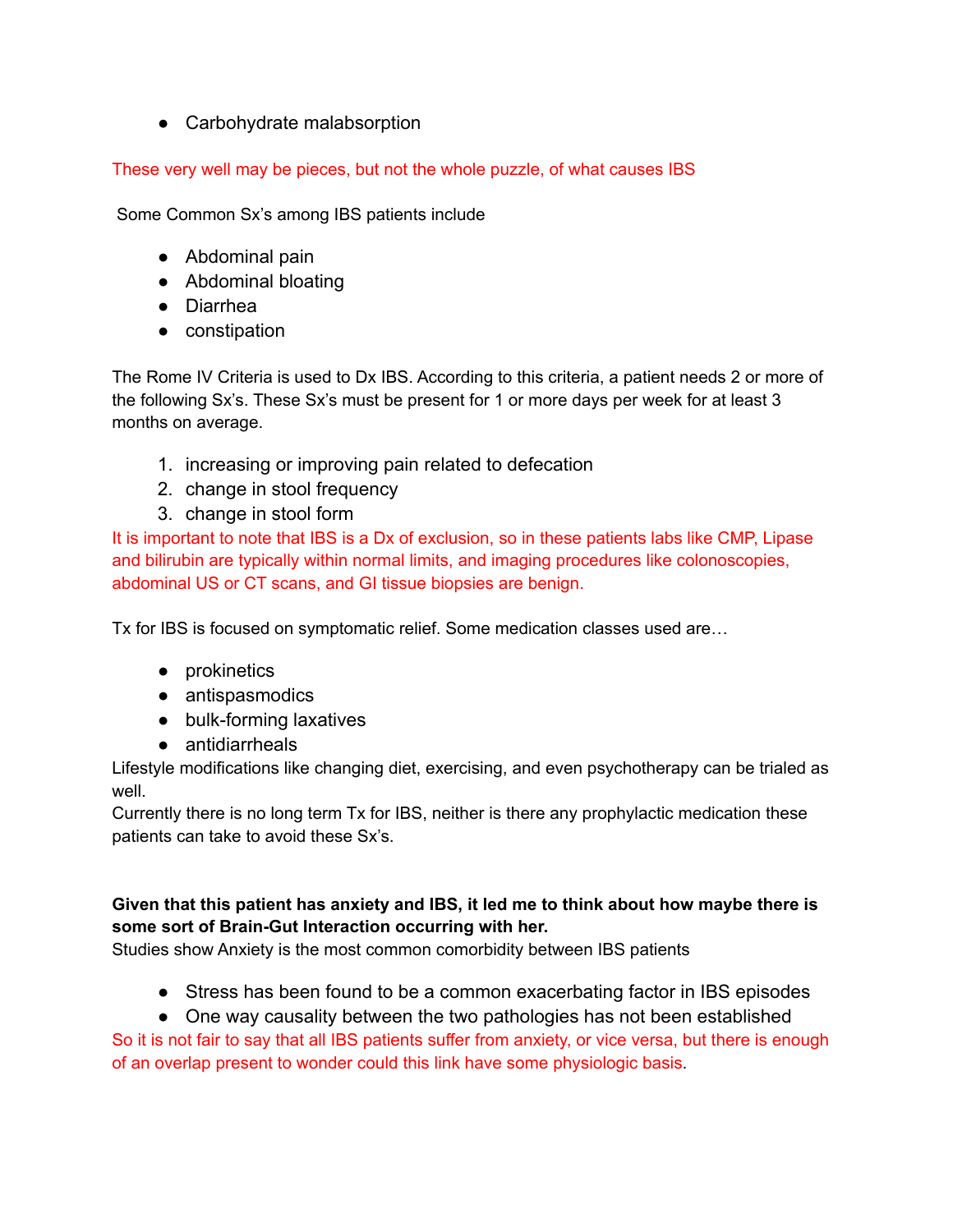There is no established structural abnormality in IBS patients, but could there be a neural chemical link between anxiety and IBS?

The Brain gut axis is Bidirectional neural pathways between enteric nervous system (GI) and central nervous system (brain + spinal cord)

- This describes Autonomic, neuroimmune, neuroendocrine links between brain and gut
- $\circ$  Some Functions include secretion, blood flow, and motility among others
- If gut function is disturbed without an abnormality in the gut itself, one could look to the brain for possible answers due to this relationship
	- fMRI has shown IBS patients have altered cortical functions in response to gut stimulation
		- This provides evidence of brain-gut regulatory differences in IBS patients compared to healthy subjects

# **Neurotransmitters**

- So what mediates these neural connections between the brain and gut?
- Serotonin, epinephrine, norepinephrine, and dopamine are common to both the central and enteric nervous systems
- Anxiety is known to have autonomic dysregulation mediated primarily by these neurotransmitters
	- The 1<sup>st</sup> line Tx for GAD are selective serotonin reuptake inhibitors, or **SSRIS** 
		- SSRIs help to more tightly regulate serotonin levels in the brain, in this context

## Serotonin (5HT)

- In the gut, serotonin is Secreted via enterochromaffin cells in gut
	- $\circ$  These cells are located in the epithelial lining of digestive tract lumen
- Serotonin helps to Regulate peristalsis, secretion, sensation in gut
- Studies show reduced gut serotonin levels in IBS-C patients, and increased levels in IBS-D patients
	- This evidence points to some sort of 5HT dysregulation in IBS patients
	- Based on this evidence, serotonin may be a logical target for medication management in IBS patients

## **SSRIs and TCAs**